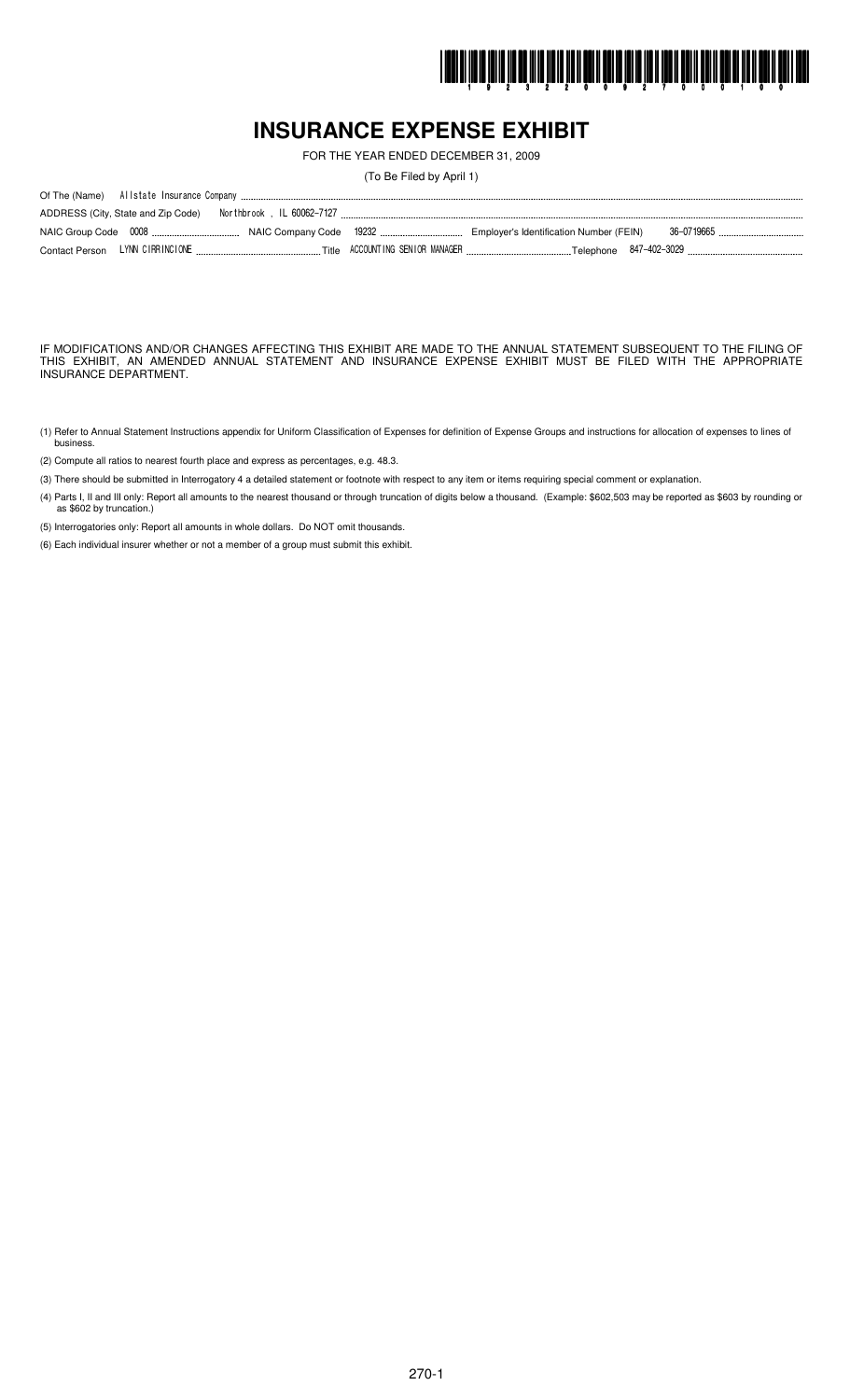# **INTERROGATORIES**

| 1.  | Change in reserve for deferred maternity and other similar benefits are reflected in:                                                       |                                   |
|-----|---------------------------------------------------------------------------------------------------------------------------------------------|-----------------------------------|
|     |                                                                                                                                             | $\begin{bmatrix} 1 \end{bmatrix}$ |
|     |                                                                                                                                             | $\lceil$                          |
|     |                                                                                                                                             | [X]                               |
|     |                                                                                                                                             |                                   |
| 2.  | Indicate amounts received from securities subject to proration for federal tax purposes. Report amounts in whole dollars only:              |                                   |
|     |                                                                                                                                             |                                   |
|     |                                                                                                                                             |                                   |
|     |                                                                                                                                             |                                   |
|     |                                                                                                                                             |                                   |
|     |                                                                                                                                             |                                   |
| 3.  | Indicate amounts shown in the Annual Statement for the following items. Report amounts in whole dollars only:                               |                                   |
|     |                                                                                                                                             |                                   |
|     |                                                                                                                                             |                                   |
| 4.1 | The information provided in the Insurance Expense Exhibit will be used by many persons to estimate the allocation of expenses and profit to |                                   |
| 4.2 |                                                                                                                                             |                                   |
|     | Statement may be attached.                                                                                                                  |                                   |
|     |                                                                                                                                             |                                   |

#### 4.3 If yes, explain:

The Miscellaneous taxes unassigned reflected on Parts II and III are tax expenses that were incurred in states and provinces where AIC is licensed but does not write any business.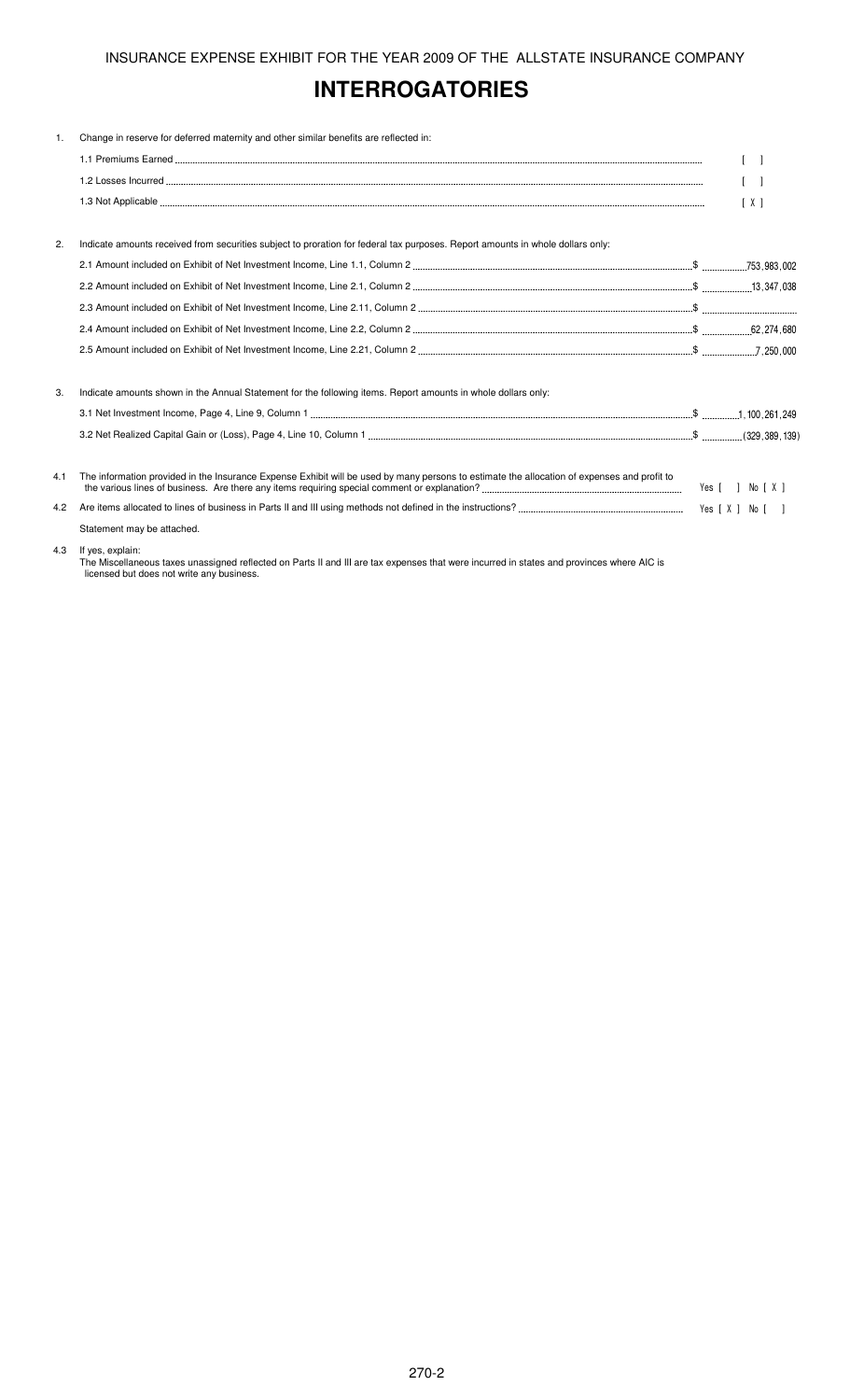# **PART I - ALLOCATION TO EXPENSE GROUPS**

|       |                                                                                                                                                                                                                                                                                                                                                                        |                 | (000 OMITTED)                                       |                                    |                                     |                                           |                       |
|-------|------------------------------------------------------------------------------------------------------------------------------------------------------------------------------------------------------------------------------------------------------------------------------------------------------------------------------------------------------------------------|-----------------|-----------------------------------------------------|------------------------------------|-------------------------------------|-------------------------------------------|-----------------------|
|       |                                                                                                                                                                                                                                                                                                                                                                        | 1               | $\overline{2}$                                      | <b>Other Underwriting Expenses</b> | $\overline{4}$                      | 5                                         | 6                     |
|       |                                                                                                                                                                                                                                                                                                                                                                        | Loss Adjustment | Acquisition, Field<br>Supervision and<br>Collection | General                            | Taxes, Licenses                     | Investment                                |                       |
|       | <b>Operating Expense Classifications</b>                                                                                                                                                                                                                                                                                                                               | Expense         | Expenses                                            | Expenses                           | and Fees                            | Expenses                                  | <b>Total Expenses</b> |
| 1.    | Claim adjustment services:                                                                                                                                                                                                                                                                                                                                             |                 |                                                     |                                    |                                     |                                           |                       |
|       |                                                                                                                                                                                                                                                                                                                                                                        |                 |                                                     |                                    |                                     |                                           | 264,776               |
|       |                                                                                                                                                                                                                                                                                                                                                                        |                 |                                                     |                                    |                                     |                                           | 317,585               |
|       |                                                                                                                                                                                                                                                                                                                                                                        |                 |                                                     |                                    |                                     |                                           |                       |
|       | 1.4 Net claim adjustment services (Lines                                                                                                                                                                                                                                                                                                                               |                 |                                                     |                                    |                                     |                                           | .596,031<br>.         |
| 2.    | Commission and brokerage:                                                                                                                                                                                                                                                                                                                                              |                 |                                                     |                                    |                                     |                                           |                       |
|       | 2.2 Reinsurance assumed excluding                                                                                                                                                                                                                                                                                                                                      |                 |                                                     |                                    |                                     |                                           |                       |
|       | 2.3 Reinsurance ceded excluding                                                                                                                                                                                                                                                                                                                                        |                 |                                                     |                                    |                                     |                                           | 563                   |
|       |                                                                                                                                                                                                                                                                                                                                                                        |                 | 127,607                                             |                                    |                                     |                                           |                       |
|       |                                                                                                                                                                                                                                                                                                                                                                        |                 |                                                     |                                    |                                     |                                           |                       |
|       |                                                                                                                                                                                                                                                                                                                                                                        |                 |                                                     |                                    |                                     |                                           |                       |
|       |                                                                                                                                                                                                                                                                                                                                                                        |                 |                                                     |                                    |                                     |                                           |                       |
|       | 2.8 Net commission and brokerage (Lines                                                                                                                                                                                                                                                                                                                                |                 |                                                     |                                    | the contract of the contract of the |                                           |                       |
| 3.    |                                                                                                                                                                                                                                                                                                                                                                        |                 |                                                     |                                    |                                     |                                           |                       |
| 4.    |                                                                                                                                                                                                                                                                                                                                                                        |                 |                                                     |                                    |                                     |                                           |                       |
| 5.    |                                                                                                                                                                                                                                                                                                                                                                        |                 |                                                     | 12,610                             |                                     |                                           |                       |
| 6.    |                                                                                                                                                                                                                                                                                                                                                                        |                 |                                                     |                                    |                                     |                                           |                       |
| 7.    |                                                                                                                                                                                                                                                                                                                                                                        |                 |                                                     |                                    |                                     |                                           |                       |
| 8.    | Salary related items:                                                                                                                                                                                                                                                                                                                                                  |                 |                                                     |                                    |                                     |                                           |                       |
|       |                                                                                                                                                                                                                                                                                                                                                                        |                 |                                                     | .447,643                           |                                     |                                           | 1.989.295             |
|       |                                                                                                                                                                                                                                                                                                                                                                        |                 | 23,041                                              | $\frac{1}{28,009}$                 |                                     |                                           | $\frac{132}{324}$     |
| 9.    |                                                                                                                                                                                                                                                                                                                                                                        |                 | 86,366                                              | $\frac{1}{2}$ , 231                |                                     |                                           | 474,134               |
| 10.   |                                                                                                                                                                                                                                                                                                                                                                        |                 | 1.026                                               | 1,544                              |                                     | $\frac{168}{168}$                         | 4.632                 |
| 11.   |                                                                                                                                                                                                                                                                                                                                                                        |                 |                                                     |                                    |                                     |                                           |                       |
| 12.   |                                                                                                                                                                                                                                                                                                                                                                        |                 | 35,926                                              | 23,762                             |                                     | 819                                       | 146,011               |
| 13.   |                                                                                                                                                                                                                                                                                                                                                                        |                 | 33,576                                              | 58,657                             |                                     | (827)                                     | 197,589               |
| 14.   |                                                                                                                                                                                                                                                                                                                                                                        |                 | 12,923                                              | 17,333                             |                                     |                                           | 43.124                |
| 15.   | Cost or depreciation of EDP equipment                                                                                                                                                                                                                                                                                                                                  |                 |                                                     |                                    |                                     |                                           |                       |
|       |                                                                                                                                                                                                                                                                                                                                                                        |                 | 83,032                                              |                                    |                                     | 4,330                                     |                       |
| 16.   |                                                                                                                                                                                                                                                                                                                                                                        |                 | 8,580                                               |                                    |                                     |                                           | 42,267                |
| 17.   | Postage, telephone and telegraph,                                                                                                                                                                                                                                                                                                                                      |                 |                                                     |                                    |                                     |                                           |                       |
|       |                                                                                                                                                                                                                                                                                                                                                                        |                 | 75.190                                              | 82,393                             |                                     | 329                                       | .217,393              |
| 18.   |                                                                                                                                                                                                                                                                                                                                                                        |                 |                                                     | .42,430<br>.                       | -------------------------------     |                                           | 55,626                |
| 19.   |                                                                                                                                                                                                                                                                                                                                                                        |                 | 1, 199, 247                                         | 1,009,514                          |                                     |                                           | 4, 168, 175           |
| 20.   | Taxes. licenses and fees:                                                                                                                                                                                                                                                                                                                                              |                 |                                                     |                                    |                                     |                                           |                       |
|       | 20.1 State and local insurance taxes                                                                                                                                                                                                                                                                                                                                   |                 |                                                     |                                    |                                     |                                           |                       |
|       | deducting guaranty association                                                                                                                                                                                                                                                                                                                                         |                 |                                                     |                                    |                                     |                                           |                       |
|       |                                                                                                                                                                                                                                                                                                                                                                        |                 |                                                     |                                    | .564,884                            | -------------------------------           | .564,884              |
|       | 20.2 Insurance department licenses and                                                                                                                                                                                                                                                                                                                                 |                 |                                                     |                                    | 16,384                              | <u> 1980 - Januar James Januar III. (</u> | .16,384               |
|       | 20.3 Gross quaranty association                                                                                                                                                                                                                                                                                                                                        |                 |                                                     |                                    |                                     |                                           |                       |
|       | 20.4 All other (excluding Federal and                                                                                                                                                                                                                                                                                                                                  |                 |                                                     |                                    |                                     |                                           | 19,260                |
|       | 20.5 Total taxes, licenses and fees (Lines                                                                                                                                                                                                                                                                                                                             |                 |                                                     |                                    |                                     |                                           | .576,683              |
| 21.   |                                                                                                                                                                                                                                                                                                                                                                        |                 |                                                     |                                    |                                     | 39,650                                    | 39,650                |
| 22.   |                                                                                                                                                                                                                                                                                                                                                                        |                 |                                                     |                                    |                                     | 13,994                                    |                       |
| 23.   |                                                                                                                                                                                                                                                                                                                                                                        |                 |                                                     |                                    |                                     |                                           | $$ XXX $$             |
| 24.   | Aggregate write-ins for miscellaneous                                                                                                                                                                                                                                                                                                                                  | 405,926         | 135,501                                             | 192,965                            |                                     | 2,796                                     | 737, 189              |
|       | operating expenses                                                                                                                                                                                                                                                                                                                                                     |                 |                                                     |                                    | 576,683                             |                                           |                       |
| 25.   | TOTAL EXPENSES INCURRED                                                                                                                                                                                                                                                                                                                                                | 2,906,340       | 4,202,481                                           | 1,202,479                          |                                     | 111,471                                   | 8,999,455             |
|       | <b>DETAILS OF WRITE-INS</b>                                                                                                                                                                                                                                                                                                                                            |                 |                                                     |                                    |                                     |                                           |                       |
| 2401. |                                                                                                                                                                                                                                                                                                                                                                        |                 | 159.382                                             |                                    |                                     |                                           | .976,085              |
| 2402. |                                                                                                                                                                                                                                                                                                                                                                        |                 | 555                                                 |                                    |                                     |                                           |                       |
| 2403. | $\begin{tabular}{l} \textbf{Dona t ions} \end{tabular} \begin{tabular}{l} \textbf{.0000} \textbf{.0100} \textbf{.0100} \textbf{.0200} \textbf{.0300} \textbf{.0400} \textbf{.0500} \textbf{.0600} \textbf{.0700} \textbf{.0800} \textbf{.0700} \textbf{.0800} \textbf{.0800} \textbf{.0800} \textbf{.0800} \textbf{.0800} \textbf{.0800} \textbf{.0800} \textbf{.0800$ |                 |                                                     | 21,018                             |                                     |                                           |                       |
| 2498. | Summary of remaining write-ins for Line                                                                                                                                                                                                                                                                                                                                |                 |                                                     |                                    |                                     |                                           |                       |
| 2499. | Totals (Lines 2401 through 2403 plus<br>2498)(Line 24 above)                                                                                                                                                                                                                                                                                                           | 405,926         | 135,501                                             | 192,965                            |                                     | 2,796                                     | 737, 189              |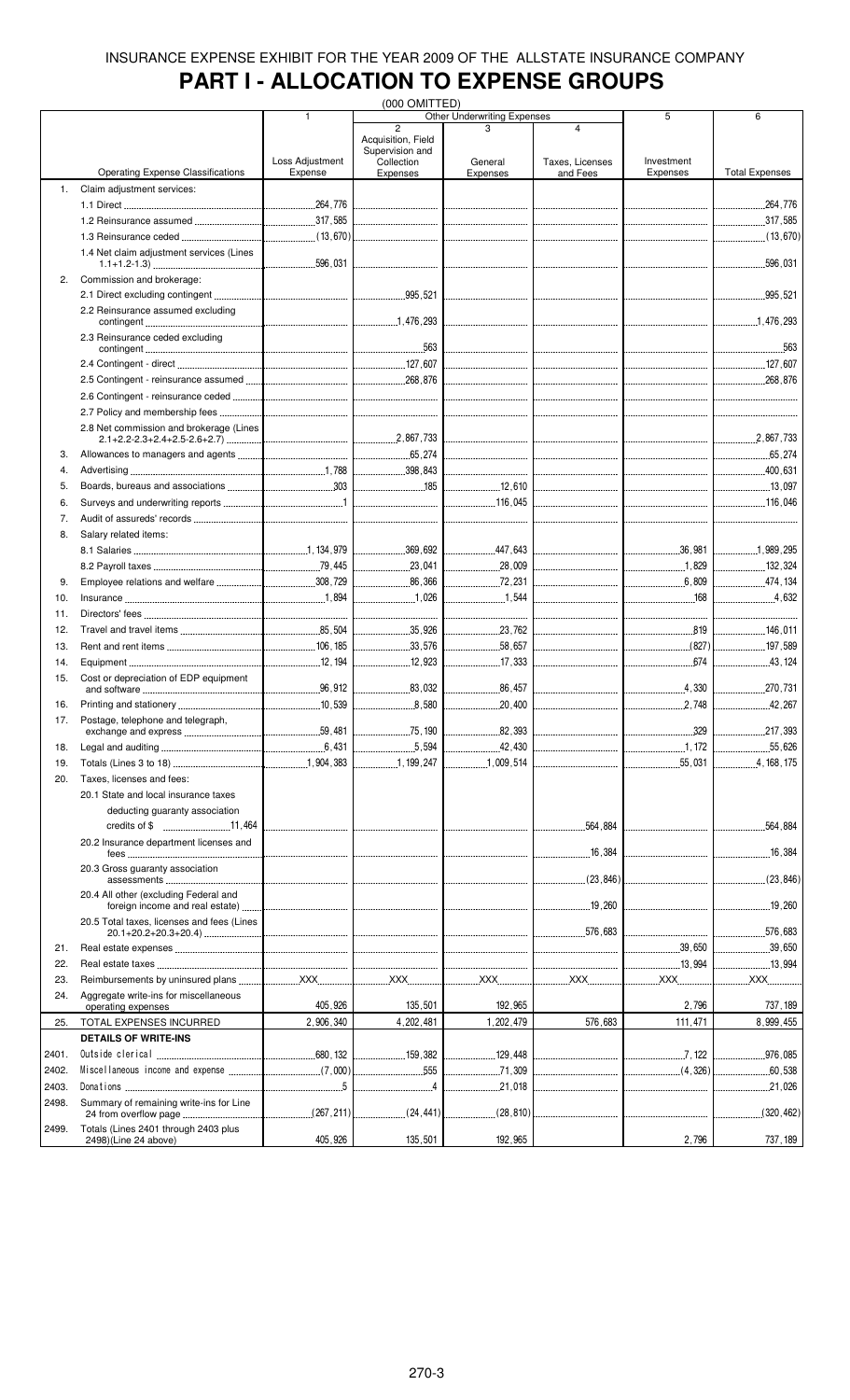#### **PART II - ALLOCATION TO LINES OF BUSINESS NET OF REINSURANCE**

PREMIUMS, LOSSES, EXPENSES, RESERVES AND PROFITS AND PERCENTAGES TO PREMIUMS EARNED FOR BUSINESS NET OF REINSURANCE

(000 OMITTED)

|            |                                                           | <b>Premiums Written</b><br>(Pg. 8, Pt. 1B,<br>Col. 6 |                        | <b>Premiums Earned</b><br>(Pg. 6, Pt. 1,<br>Col. 4) |                                 | Dividends to<br>Policyholders<br>(Pg. 4, Line 17) |                     | <b>Incurred Loss</b><br>(Pg. 9, Pt. 2, Col. 7) |                    | Defense and Cost<br><b>Containment Expenses</b><br>Incurred |                     | Adjusting and Other<br>Expenses Incurred |            | <b>Unpaid Losses</b><br>(Pg. 10, Pt. 2A, Col. 8) |             | Defense and Cost<br><b>Containment Expenses</b><br>Unpaid |            | Adjusting and Other<br><b>Expenses Unpaid</b> |            | <b>Unearned Premium</b><br>Reserves<br>(Pg. 7, Pt. 1A, Col. 5) |                     | Agents' Balances |            |
|------------|-----------------------------------------------------------|------------------------------------------------------|------------------------|-----------------------------------------------------|---------------------------------|---------------------------------------------------|---------------------|------------------------------------------------|--------------------|-------------------------------------------------------------|---------------------|------------------------------------------|------------|--------------------------------------------------|-------------|-----------------------------------------------------------|------------|-----------------------------------------------|------------|----------------------------------------------------------------|---------------------|------------------|------------|
|            |                                                           | $\blacksquare$<br>Amount                             | $\overline{2}$<br>$\%$ | 3<br>Amount                                         | $\overline{4}$<br>$\frac{9}{6}$ | 5<br>Amount                                       | -6<br>$\frac{1}{2}$ | $\overline{7}$<br>Amount                       | 8<br>$\frac{1}{2}$ | 9<br>Amount                                                 | 10<br>$\frac{1}{2}$ | 11<br>Amount                             | 12<br>$\%$ | 13<br>Amount                                     | 14<br>$\%$  | 15<br>Amount                                              | 16<br>$\%$ | 17<br>Amount                                  | 18<br>%    | 19<br>Amount                                                   | 20<br>$\frac{9}{6}$ | 21<br>Amount     | 22<br>$\%$ |
|            | Fire                                                      | 44.195                                               | XXX.                   | .54.481                                             | 100.0                           |                                                   |                     | 28.713                                         | 52.7               | .1.088                                                      | .2.0                | .5.478                                   | .10.1      | .19.154                                          | .35.2       | .3.218                                                    | .5.9       | .4.696                                        | .8.6       | .26,569                                                        | $-48.8$             | .7.086           | .13.0      |
| 2.1        | Allied Lines.                                             | .20,701                                              | XXX.                   | .33,837                                             | .100.0                          |                                                   |                     | .16, 817                                       | 49.7               | .225                                                        | 0.7                 | 2.312                                    | 6.8        | 4.783                                            | .14.1       | .317                                                      | 0.9        | 2.474                                         | 7.3        | .12,325                                                        | 36.4                | .3.323           | 9.8        |
| 2.2        | Multiple Peril Crop                                       |                                                      | XXX.                   |                                                     | .100.0                          |                                                   |                     |                                                |                    |                                                             |                     |                                          |            |                                                  |             |                                                           |            |                                               |            |                                                                |                     |                  |            |
| 2.3        | Federal Flood.                                            |                                                      | XXX.                   |                                                     | .100.0                          |                                                   |                     |                                                |                    |                                                             |                     | .22,535                                  |            |                                                  |             |                                                           |            |                                               |            |                                                                |                     | (921)            |            |
|            | Farmowners Multiple Peril                                 |                                                      | XXX.                   |                                                     | 100.0                           |                                                   |                     |                                                |                    |                                                             |                     |                                          |            | -3                                               |             |                                                           |            |                                               |            |                                                                |                     |                  |            |
| 4.         | Homeowners Multiple Peril                                 | 5,995,940                                            | XXX.                   | 6,007,817                                           | .100.0                          |                                                   |                     | 3,977,196                                      | 66.2               | 124,248                                                     | .2.1                | 603,623                                  | 10.0       | .1,822,898                                       | .30.3       | 182,763                                                   | 3.0        | 245,202                                       | .4.1       | .3,336,178                                                     | .55.5               | .961,902         | .16.0      |
| 5.1        | Commercial Multiple Peril (Non-                           |                                                      |                        |                                                     |                                 |                                                   |                     |                                                |                    |                                                             |                     |                                          |            |                                                  |             |                                                           |            |                                               |            |                                                                |                     |                  |            |
|            | Liability Portion).                                       | .478,392                                             | XXX.                   | 463.939                                             | .100.0                          |                                                   |                     | 317,724                                        | 68.5               | .4.903                                                      | 11                  | 62.819                                   | 13.5       | 127, 274                                         | .27.4       | 6.146                                                     | .13        | .22,912                                       | .4.9       | 257,676                                                        | .55.5               | .76,765          | .16.5      |
| 5.2        | Commercial Multiple Peril (Liability                      |                                                      |                        |                                                     |                                 |                                                   |                     |                                                |                    |                                                             |                     |                                          |            |                                                  |             |                                                           |            |                                               |            |                                                                |                     |                  |            |
|            | Portion)                                                  | .163,222                                             | XXX.                   | .161.016                                            | .100.0                          |                                                   |                     | .59.747                                        | .37.1              | .20,816                                                     | 12.9                | .6,082                                   | 3.8        | 188.969                                          | .117.4      | .66,433                                                   | .41.3      | .10,184                                       | .6.3       | .83,121                                                        | .51.6               | .26.191          | .16.3      |
|            | Mortgage Guaranty                                         |                                                      | XXX.                   |                                                     | .100.0                          |                                                   |                     |                                                |                    |                                                             |                     |                                          |            |                                                  |             |                                                           |            |                                               |            |                                                                |                     |                  |            |
|            | Ocean Marine                                              | .5,738                                               | XXX                    | .5.915                                              | .100.0                          |                                                   |                     | (1,822)                                        | (30.8)             | (20)                                                        | (0.3)               | (749)                                    | (12.7)     | .1,151                                           | .19.5       | .60                                                       | .1.0       | .643                                          | .10.9      | .2,594                                                         | .43.9               | .921             | .15.6      |
|            | <b>Inland Marine</b>                                      | .201,737                                             | XXX.                   | .207,926                                            | .100.0                          |                                                   |                     | .72,915                                        | 35.1               | .1.124                                                      | 0.5                 | .18,406                                  | .8.9       | 24,722                                           | .11.9       | .1,116                                                    | .0.5       | .5.491                                        | .2.6       | .98,315                                                        | .47.3               | .32,386          | .15.6      |
| 10.        | Financial Guaranty                                        |                                                      | XXX.                   |                                                     | .100.0                          |                                                   |                     |                                                |                    |                                                             |                     |                                          |            |                                                  |             |                                                           |            |                                               |            |                                                                |                     |                  |            |
| 11.        | Medical Professional Liability                            |                                                      | XXX.                   |                                                     | .100.0                          |                                                   |                     | (1,021)                                        |                    | (29)                                                        |                     | (1)                                      |            | .502                                             |             | . . 5                                                     |            | .21                                           |            |                                                                |                     |                  |            |
| 12.        | Earthquake                                                | 2.330                                                | XXX.                   | 3,258                                               | .100.0                          |                                                   |                     | .1,806                                         | 55.4               | 36                                                          | 1.1                 | (423)                                    | (13.0)     | 1.318                                            | 40.5        | .488                                                      | 15.0       | 1,090                                         | 33.5       | 1.187                                                          | 36.4                | 374              | .11.5      |
| 13.        | Group A&H (See Interrogatory 1)                           |                                                      | XXX.                   |                                                     | .100.0                          |                                                   |                     | (200)                                          |                    |                                                             |                     |                                          |            |                                                  |             |                                                           |            |                                               |            |                                                                |                     |                  |            |
| 14.        | Credit A&H                                                |                                                      | XXX.                   |                                                     | 100.0                           |                                                   |                     |                                                |                    |                                                             |                     |                                          |            | 234                                              |             |                                                           |            |                                               |            |                                                                |                     |                  |            |
| 15.        | Other A&H (See Interrogatory 1)                           |                                                      | XXX.                   |                                                     | .100.0                          |                                                   |                     | (55)                                           |                    |                                                             |                     |                                          |            |                                                  |             |                                                           |            |                                               |            |                                                                |                     |                  |            |
| 16.        | <b>Workers' Compensation</b>                              | (211)                                                | XXX                    | (190)                                               | .100.0                          | (10)                                              | .5.2                | (1, 583)                                       | 834.8              | .645                                                        | (340.3)             | (44)                                     | .23.0      | .120,668                                         | (63, 634.8) | .2,756                                                    | (1, 453.5) | 2,297                                         | (1, 211.3) | (682)                                                          | 359.5               | (34)             | .17.8      |
| 17.1       | Other Liability - Occurrence                              | .291,096                                             | XXX.                   | 295.944                                             | .100.0                          |                                                   |                     | 274,903                                        | 92.9               | .31,266                                                     | .10.6               | .28.066                                  | 9.5        | 707.877                                          | .239.2      | .70,001                                                   | .23.7      | .29.876                                       | .10.1      | 143.452                                                        | 48.5                | 46.731           | .15.8      |
| 17.2       | Other Liability - Claims Made                             |                                                      | XXX.                   |                                                     | .100.0                          |                                                   |                     |                                                |                    |                                                             |                     |                                          |            |                                                  |             |                                                           |            |                                               |            |                                                                |                     |                  |            |
| 17.3       | Excess Workers' Compensation                              |                                                      | XXX.                   |                                                     | ,100.0                          |                                                   |                     |                                                |                    |                                                             |                     |                                          |            |                                                  |             |                                                           |            |                                               |            |                                                                |                     |                  |            |
| 18.        | Products Liability                                        | .792                                                 | XXX.                   | .927                                                | .100.0                          |                                                   |                     | (11, 584)                                      | (1.249.5)          | .8,490                                                      | 915.8               | .5.544                                   | .598.0     | .1.074.830                                       | 115,939.3   | .168, 262                                                 | 18, 150.0  | .44,094                                       | .4,756.3   | .282                                                           | 30.4                | .125             | .13.5      |
| 19.1, 19.2 | Private Passenger Auto Liability                          | 9,202,100                                            | XXX.                   | .9.225.475                                          | .100.0                          |                                                   |                     | 5,990,118                                      | 64.9               | .361,446                                                    | 3.9                 | 960,865                                  | .10.4      | 6,828,526                                        | .74.0       | 1,262,484                                                 | .13.7      | .676,272                                      | .7.3       | 2,418,404                                                      | .26.2               | 1,477,211        | .16.0      |
| 19.3, 19.4 | Commercial Auto Liability                                 | .254,166                                             | XXX.                   | .272,606                                            | .100.0                          |                                                   |                     | .113,802                                       | 41.7               | .9.793                                                      | 3.6                 | .20.166                                  | 7.4        | .329,375                                         | .120.8      | .37.159                                                   | 13.6       | .15,107                                       | .5.5       | .124.778                                                       | 45.8                | .40,792          | .15.0      |
| 21.1       | Private Passenger Auto Physical                           |                                                      |                        |                                                     |                                 |                                                   |                     |                                                |                    |                                                             |                     |                                          |            |                                                  |             |                                                           |            |                                               |            |                                                                |                     |                  |            |
|            | Damage                                                    | 7.061.514                                            | XXX.                   | 7.130.593                                           | ,100.0                          |                                                   |                     | 3.410.934                                      | 47.8               | .31,464                                                     | 0.4                 | 566, 101                                 | .7.9       | 267, 134                                         | 3.7         | .22.149                                                   | .0.3       | .76,164                                       | .1.1       | ,827,010                                                       | 25.6                | 133,631          | 15.9       |
| 21.2       | Commercial Auto Physical Damage                           | .95,602                                              | XXX.                   | .104.974                                            | .100.0                          |                                                   |                     | .36.418                                        | 34.7               | .567                                                        | 0.5                 | 9.550                                    | 9.1        | .5.717                                           | 5.4         | .327                                                      | .0.3       | .1.048                                        | .1.0       | 46,919                                                         | .44.7               | .15.348          | .14.6      |
| 22.        | Aircraft (all perils).                                    |                                                      | XXX.                   |                                                     | ,100.0                          |                                                   |                     | (285)                                          |                    | .32                                                         |                     | (3)                                      |            | 2,973                                            |             | 17                                                        |            | .16                                           |            |                                                                |                     |                  |            |
| 23.        | Fidelity.                                                 | 272                                                  | XXX.                   | .271                                                | .100.0                          |                                                   |                     | .78                                            | 28.9               |                                                             |                     | .53                                      | 19.4       | .85                                              | .31.4       | $^{2}$                                                    | .0.7       | .43                                           | 15.9       | 133                                                            | 49.3                | 44               | .16.1      |
| 24.        | Surety                                                    | . 8                                                  | XXX.                   | $_{-8}$                                             | 100.0                           |                                                   |                     | (120)                                          | .457.2)            | (8)                                                         | (95.8)              | $^{2}$                                   | 25.2       | 373                                              | .4,512.2    | 50                                                        | 609.3      | $-40$                                         | 481.1      |                                                                | 22.9                |                  | .16.1      |
| 26.        | Burglary and Theft                                        | 114                                                  | XXX.                   | 312                                                 | 100.0                           |                                                   |                     | 23                                             | 7.5                |                                                             | 0.4                 | .15                                      | 4.7        | 96                                               | .30.8       |                                                           | 0.2        | $\boldsymbol{8}$                              | 2.6        | 75                                                             | 23.9                | .18              | .5.8       |
| 27.        | Boiler and Machinery.                                     |                                                      | XXX.                   |                                                     | 100.0                           |                                                   |                     | (55)                                           |                    |                                                             |                     | 44                                       |            | 60                                               |             |                                                           |            | 10                                            |            |                                                                |                     | (4)              |            |
| 28.        | Credit                                                    |                                                      | XXX.                   |                                                     | 100.0                           |                                                   |                     |                                                |                    |                                                             |                     |                                          |            |                                                  |             |                                                           |            |                                               |            |                                                                |                     |                  |            |
| 29.        | International                                             |                                                      | XXX                    |                                                     | 100.0                           |                                                   |                     |                                                |                    |                                                             |                     |                                          |            |                                                  |             |                                                           |            |                                               |            |                                                                |                     |                  |            |
| 30.        | Warranty                                                  | (1)                                                  | XXX.                   | .89                                                 | .100.0                          |                                                   |                     | .55                                            | 62.2               |                                                             | .1.0                | (163)                                    | (184.1)    |                                                  | 1.6         |                                                           |            | 44                                            | .50.0      | .21                                                            | .23.2               |                  |            |
| 31, 32, 33 | Reinsurance - Non-proportional<br>Assumed                 |                                                      | XXX.                   |                                                     | 100.0                           |                                                   |                     | 502                                            |                    | (59)                                                        |                     |                                          |            | 8,632                                            |             | 26                                                        |            |                                               |            |                                                                |                     |                  |            |
| 34.        | Aggregate write-ins for Other Lines<br>of Business        | 15.176                                               | <b>XXX</b>             | 15,021                                              | 100.0                           |                                                   |                     | 10 <sup>1</sup>                                | 0.1                |                                                             |                     | 32                                       | 0.2        | $\overline{2}$                                   | 0.0         |                                                           |            |                                               |            | 7.707                                                          | 51.3                | 2,436            | 0.0        |
| 35.        | TOTAL (Lines 1 through 34)                                | 23,832,883                                           | <b>XXX</b>             | 23,984,219                                          | 100.0                           | (10)                                              | 0.0                 | 14,285,036                                     | 59.6               | 596,031                                                     | 2.5                 | 2,310,310                                | 9.6        | 11,537,355                                       | 48.1        | 1,823,779                                                 | 7.6        | 1, 137, 734                                   | 4.7        | 8,386,066                                                      | 35.0                | 3,824,327        | 15.9       |
|            | <b>DETAILS OF WRITE-INS</b>                               |                                                      |                        |                                                     |                                 |                                                   |                     |                                                |                    |                                                             |                     |                                          |            |                                                  |             |                                                           |            |                                               |            |                                                                |                     |                  |            |
| 3401.      | Identity theft                                            | .15.176                                              | XXX.                   | .15,021                                             | .100.0                          |                                                   |                     | 10                                             | 0.1                |                                                             |                     | .32                                      | .0.2       |                                                  | 0.0         |                                                           |            |                                               |            | .7.707                                                         | .51.3               | .2.436           | .16.2      |
| 3402.      | Miscellaneous taxes unassigned                            |                                                      | XXX.                   |                                                     | .100.0                          |                                                   |                     |                                                |                    |                                                             |                     |                                          |            |                                                  |             |                                                           |            |                                               |            |                                                                |                     |                  |            |
| 3403.      |                                                           |                                                      | XXX.                   |                                                     |                                 |                                                   |                     |                                                |                    |                                                             |                     |                                          |            |                                                  |             |                                                           |            |                                               |            |                                                                |                     |                  |            |
| 3498.      | Summary of remaining write-ins for                        |                                                      |                        |                                                     |                                 |                                                   |                     |                                                |                    |                                                             |                     |                                          |            |                                                  |             |                                                           |            |                                               |            |                                                                |                     |                  |            |
|            | Line 34 from overflow page                                |                                                      | XXX.                   |                                                     | .100.0                          |                                                   |                     |                                                |                    |                                                             |                     |                                          |            |                                                  |             |                                                           |            |                                               |            |                                                                |                     |                  |            |
| 3499.      | Totals (Lines 3401 thru 3403 plus<br>3498)(Line 34 above) | 15, 176                                              | <b>XXX</b>             | 15,021                                              | 100.0                           |                                                   |                     | 10 <sup>°</sup>                                | 0.1                |                                                             |                     | 32                                       | 0.2        | $\overline{2}$                                   | 0.0         |                                                           |            |                                               |            | 7,707                                                          | 51.3                | 2,436            | 16.2       |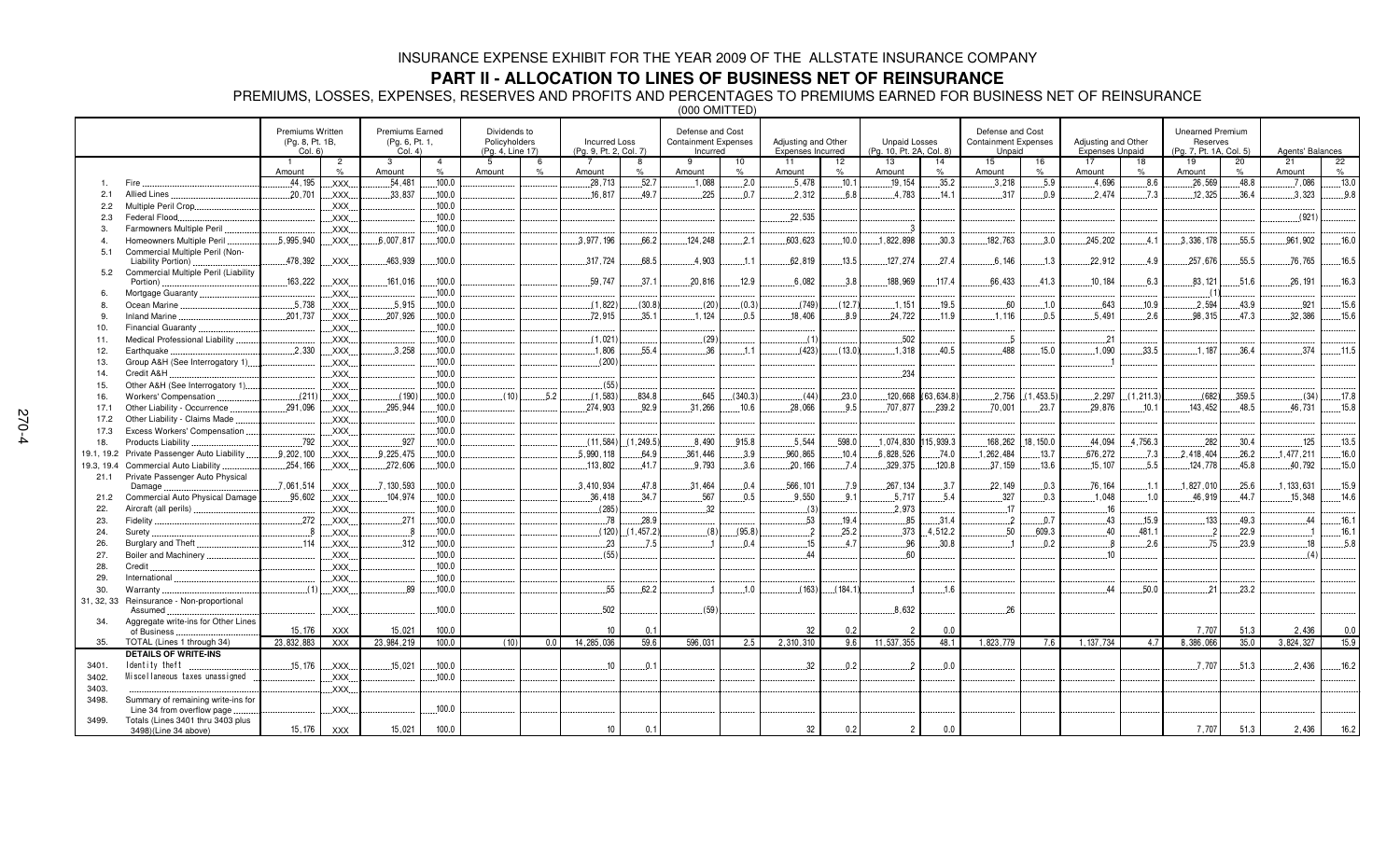### **PART II - ALLOCATION TO LINES OF BUSINESS NET OF REINSURANCE (continued)**

PREMIUMS, LOSSES, EXPENSES, RESERVES AND PROFITS AND PERCENTAGES TO PREMIUMS EARNED FOR BUSINESS NET OF REINSURANCE

(000 OMITTED)

|            |                                                                  |                               |       |                   |        | Other Underwriting Expenses                              |               |                              |         |                         |               |                        |         |                           |               |                             |               |                        |               |                             |           |
|------------|------------------------------------------------------------------|-------------------------------|-------|-------------------|--------|----------------------------------------------------------|---------------|------------------------------|---------|-------------------------|---------------|------------------------|---------|---------------------------|---------------|-----------------------------|---------------|------------------------|---------------|-----------------------------|-----------|
|            |                                                                  |                               |       | Taxes, Licenses & |        | Other Acquisitions, Field<br>Supervision, and Collection |               |                              |         | Other Income Less Other |               |                        |         | Investment Gain           |               | Profit or Loss<br>Excluding |               |                        |               |                             |           |
|            |                                                                  | Commission and Brokerage      |       | Fees Incurred     |        | Expenses Incurred                                        |               |                              |         | Expenses                |               | Pre-Tax Profit or Loss |         | on Funds                  |               | <b>Investment Gain</b>      |               | <b>Investment Gain</b> |               |                             |           |
|            |                                                                  | Expenses Incurred             |       | (IEE Pt. 1, Line  |        | (IEE Pt. 1, Line 25)                                     |               | General Expenses Incurred    |         | (Pg. 4, Line 15         |               | Excluding All          |         | Attributable to Insurance |               | Attributable to             |               | Attributable to        |               |                             |           |
|            |                                                                  | (IEE Pt. 1, Line 2.8, Col. 2) |       | 20.5, Col. 4)     |        | minus 2.8 Col. 2)                                        |               | (IEE Pt. 1. Line 25, Col. 3) |         | minus Line 5)           |               | <b>Investment Gain</b> |         | Transactions              |               | Capital and Surplus         |               | Capital and Surplus    |               | <b>Total Profit or Loss</b> |           |
|            |                                                                  | 23                            | 24    | 25                | 26     | 27                                                       | 28            | 29                           | 30      | 31                      | 32            | 33                     | 34      | 35                        | 36            | 37                          | 38            | 39                     | 40            | 41                          | 42        |
|            |                                                                  | Amount                        | $\%$  | Amount            | $\%$   | Amount                                                   | $\frac{1}{2}$ | Amount                       | $\%$    | Amount                  | $\frac{9}{6}$ | Amount                 | $\%$    | Amount                    | $O_{\Lambda}$ | Amount                      | $\frac{9}{6}$ | Amount                 | $\frac{9}{6}$ | Amount                      | $\%$      |
|            | Fire                                                             | 7,349                         | 13.5  | 3,189             | 5.9    | 2,182                                                    | 4.0           | 3,451                        | .6.3    | 26                      | 0.0           | .3,056                 | 5.6     | 1, 155                    | .2.1          | 4.211                       | 7.7           | 1,253                  | 2.3           | 5,465                       | 10.0      |
| 2.1        | <b>Allied Lines</b>                                              | .2.693                        | .8.0  | .2.990            | 8.8    | .1.791                                                   | .5.3          | 1.553                        | 4.6     | (52)                    | (0.2)         | .5.403                 | .16.0   | .486                      | 1.4           | .5,889                      | .17.4         | .755                   | 2.2           | 6.644                       | 19.6      |
| 2.2        | Multiple Peril Crop                                              |                               |       |                   |        |                                                          |               |                              |         |                         |               |                        |         |                           |               |                             |               |                        |               |                             |           |
| 2.3        | Federal Flood.                                                   | (259)                         |       | (267)             |        | (18, 663)                                                |               | (5, 419)                     |         |                         |               | .2.075                 |         | 15                        |               | .2.090                      |               |                        |               | .2,090                      |           |
| 3.         | Farmowners Multiple Peril                                        | .758,298                      | .12.6 | 149,404           | 2.5    | 335,425                                                  | .5.6          | .221,796                     | .3.7    | .41,060                 | 0.7           | (121, 113)             | (2.0)   | .114,849                  | .1.9          | (6, 264)                    | (0.1)         | 120,544                | .2.0          | .114,280                    | .1.9      |
| 4.<br>5.1  | Homeowners Multiple Peril<br>Commercial Multiple Peril (Non-     |                               |       |                   |        |                                                          |               |                              |         |                         |               |                        |         |                           |               |                             |               |                        |               |                             |           |
|            | Liability Portion)                                               | .68.188                       | .14.7 | .12,633           | .2.7   | .33,980                                                  | .7.3          | .28,797                      | .6.2    | (9,360)                 | (2.0)         | (74, 466)              | (16.1)  | .7,762                    | 1.7           | (66, 704)                   | (14.4)        | .9.317                 | .2.0          | (57, 387)                   | (12.4)    |
| 5.2        | Commercial Multiple Peril (Liability                             |                               |       |                   |        |                                                          |               |                              |         |                         |               |                        |         |                           |               |                             |               |                        |               |                             |           |
|            | Portion)                                                         | .20.447                       | .12.7 | .2,812            | .1.7   | .9,385                                                   | .5.8          | .14,666                      | .9.1    | 779                     | .0.5          | .27,839                | .17.3   | .8,160                    | .5.1          | .36,000                     | .22.4         | .4,751                 | 3.0           | .40,751                     | .25.3     |
| 6.         | Mortgage Guaranty.                                               |                               |       |                   |        |                                                          |               |                              |         |                         |               |                        |         |                           |               |                             |               |                        |               |                             |           |
| 8.         | Ocean Marine                                                     | 877                           | 14.8  | .103              | .1.7   | .473                                                     | .8.0          | .476                         | .8.0    | .115                    | .1.9          | .6.691                 | 113.1   | 178                       | 3.0           | .6,869                      | .116.1        | .140                   | .2.4          | .7.009                      | 118.5     |
| 9.         | Inland Marine                                                    | .24.760                       | .11.9 | 4,703             | .2.3   | .11.437                                                  | .5.5          | 10.630                       | .5.1    | (2,688)                 | (1.3)         | .61,262                | .29.5   | .2.152                    | 1.0           | .63,413                     | .30.5         | .3,523                 | 1.7           | .66,937                     | .32.2     |
| 10.        | Financial Guaranty                                               |                               |       |                   |        |                                                          |               |                              |         |                         |               |                        |         |                           |               |                             |               |                        |               |                             |           |
| 11.        | Medical Professional Liability                                   |                               |       |                   |        |                                                          |               |                              |         |                         |               | .1,050                 |         | .24                       |               | .1.074                      |               |                        |               | .1.081                      |           |
| 12.        | Earthquake.                                                      | 246                           | .7.6  | 653               | .20.0  | 123                                                      | 3.8           | 26                           | 0.8     | 26                      | 0.8           | 818                    | 25.1    | 99                        | 3.0           | 916                         | .28.1         | .88                    | 2.7           | .1,004                      | 30.8      |
| 13.        | Group A&H (See Interrogatory 1)                                  |                               |       |                   |        |                                                          |               |                              |         |                         |               | .200                   |         |                           |               | .201                        |               |                        |               | .201                        |           |
| 14.        | Credit A&H                                                       |                               |       |                   |        |                                                          |               |                              |         |                         |               |                        |         |                           |               |                             |               | 2                      |               |                             |           |
| 15.        | Other A&H (See Interrogatory 1)                                  |                               |       |                   |        |                                                          |               |                              |         |                         |               | .55                    |         |                           |               | .56                         |               |                        |               | .56                         |           |
| 16.        | Workers' Compensation                                            |                               |       | .142              | (74.9) |                                                          | (0.3)         | .317                         | (167.0) |                         |               | .342                   | (180.5) | .3.588                    | (1,892.0)     | .3,930                      | (2,072.5)     | .1,110                 | (585.3)       | .5,040                      | (2,657.7) |
| 17.1       | Other Liability - Occurrence                                     | .18,721                       | 6.3   | 6.410             | 2.2    | 9.624                                                    | .3.3          | 19.360                       | 6.5     | (1.162)                 | (0.4)         | (93, 568)              | (31.6)  | 12.356                    | 4.2           | (81, 211)                   | (27.4)        | 6.789                  | 2.3           | (74, 422)                   | (25.1)    |
| 17.2       | Other Liability - Claims Made                                    |                               |       |                   |        |                                                          |               |                              |         |                         |               |                        |         |                           |               |                             |               |                        |               |                             |           |
| 17.3       | Excess Workers' Compensation                                     |                               |       |                   |        |                                                          |               |                              |         |                         |               |                        |         |                           |               |                             |               |                        |               |                             |           |
| 18.        | Products Liability                                               | 184                           | .19.8 | .87               | 9.4    | 73                                                       | .7.8          | 4.046                        | 436.4   | (14)                    | (1.5)         | (5.927)                | (639.3) | .36,647                   | .3,953.0      | .30,720                     | .3.313.7      | .11,044                | 1,191.3       | .41,764                     | .4,505.0  |
| 19.1, 19.2 | Private Passenger Auto Liability.                                | .1,094,683                    | .11.9 | .217,216          | 2.4    | 525,533                                                  | .5.7          | 484.547                      | 5.3     | .66, 357                | 0.7           | (342, 575)             | (3.7)   | 255, 127                  | 2.8           | (87, 448)                   | (0.9)         | 186,527                | 2.0           | .99,079                     | 1.1       |
| 19.3, 19.4 | Commercial Auto Liability                                        | .28,152                       | 10.3  | .7.220            | .2.6   | .19,510                                                  | .7.2          | .20.874                      | .7.7    | .1,002                  | .0.4          | .54,092                | .19.8   | .13,244                   | 4.9           | .67,336                     | .24.7         | .7.888                 | .2.9          | .75,224                     | .27.6     |
| 21.1       | Private Passenger Auto Physical                                  | .830,719                      | .11.7 | 166,672           | 2.3    | 399, 101                                                 | .5.6          | 383,738                      | .5.4    | 56,119                  | 0.8           | 1,397,984              | 19.6    | 18,439                    | 0.3           | 1,416,423                   | 19.9          | 90,453                 | .1.3          | 1,506,876                   | .21.1     |
| 21.2       | Damage<br>Commercial Auto Physical Damage                        | 10,720                        | .10.2 | .2,183            | .2.1   | .3,855                                                   | .3.7          | .12,781                      | .12.2   | 379                     | .0.4          | .29,279                | .27.9   | .822                      | 0.8           | .30, 101                    | .28.7         | .1,727                 | .1.6          | .31,828                     | .30.3     |
| 22.        | Aircraft (all perils)                                            |                               |       |                   |        |                                                          |               |                              |         |                         |               | .256                   |         | .92                       |               | .347                        |               | .28                    |               | .375                        |           |
| 23.        | Fidelity                                                         | .32                           | .11.7 | .12               | 4.2    | .11                                                      | .3.9          | .23                          | 8.4     | (2)                     | (0.6)         | .61                    | .22.7   | 5                         | .1.8          | .66                         | .24.4         | 5                      | 1.9           | 71                          | .26.4     |
| 24.        | Surety                                                           |                               |       |                   |        |                                                          |               | $\overline{2}$               | 19.6    |                         |               | .133                   | 1,608.3 | 14                        | 166.7         | 147                         | .775.0        |                        | 51.0          | 151                         | 1,826.0   |
| 26.        | Burglary and Theft                                               | .22                           | .7.2  | .12               | 3.9    | 27                                                       | .8.5          | .29                          | .9.2    | (6)                     | (2.0)         | .177                   | 56.7    |                           | 1.2           | 180                         | .57.8         |                        | .2.7          | 188                         | .60.5     |
| 27.        | Boiler and Machinery                                             | (85)                          |       | 21                |        | 47                                                       |               | 143                          |         | (23)                    |               | (138)                  |         |                           |               | (135)                       |               |                        |               | (134)                       |           |
| 28.        | Credit                                                           | 212                           |       | (7)               |        |                                                          |               |                              |         |                         |               | (206)                  |         |                           |               | (206)                       |               |                        |               | (206)                       |           |
| 29.        | International                                                    |                               |       |                   |        |                                                          |               |                              |         |                         |               |                        |         |                           |               |                             |               |                        |               |                             |           |
| 30.        | Warranty                                                         |                               |       | 32                | .35.7  |                                                          |               | 26                           | .29.6   |                         |               | 138                    | 155.7   | .109                      | 123.0         | .247                        | .278.7        | (100)                  | (113.0)       | 147                         | 165.7     |
| 31, 32, 33 | Reinsurance - Non-proportional                                   |                               |       |                   |        |                                                          |               |                              |         |                         |               |                        |         |                           |               |                             |               |                        |               |                             |           |
|            | Assumed                                                          |                               |       |                   |        |                                                          |               |                              |         |                         |               | (443)                  |         | 242                       |               | (201)                       |               | .72                    |               | (129)                       |           |
| 34.        | Aggregate write-ins for Other Lines                              |                               |       |                   |        |                                                          |               |                              |         |                         |               |                        |         |                           |               |                             |               |                        |               |                             |           |
|            | of Business                                                      | 1,773                         | 11.8  | 464               | 3.1    | 833                                                      | 5.5           | 618                          | 4.1     | 121                     | 0.8           | 11,412                 | 76.0    | 98                        | 0.7           | 11,510                      | 76.6          | 238                    | 1.6           | 11,748                      | 78.2      |
| 35.        | TOTAL (Lines 1 through 34)                                       | 2,867,733                     | 12.0  | 576.683           | 2.4    | 1,334,748                                                | 5.6           | 1,202,479                    | 5.0     | 152.679                 | 0.6           | 963.888                | 4.0     | 475,676                   | 2.0           | 1,439,564                   | 6.0           | 446.175                | 1.9           | 1,885,739                   | 7.9       |
|            | <b>DETAILS OF WRITE-INS</b>                                      |                               |       |                   |        |                                                          |               |                              |         |                         |               |                        |         |                           |               |                             |               |                        |               |                             |           |
| 3401.      | Identity theft                                                   | .1.773                        | .11.8 | .375              | .2.5   | .833                                                     | .5.5          | 618                          | .4.1    | .121                    | 0.8           | .11.502                | .76.6   | 98                        | 0.7           | .11.600                     | .77.2         | .238                   | .1.6          | .11,838                     | .78.8     |
| 3402.      | Miscellaneous taxes unassigned                                   |                               |       | .89               |        |                                                          |               |                              |         |                         |               | (89)                   |         |                           |               | (89)                        |               |                        |               | (89)                        |           |
| 3403.      |                                                                  |                               |       |                   |        |                                                          |               |                              |         |                         |               |                        |         |                           |               |                             |               |                        |               |                             |           |
| 3498.      | Summary of remaining write-ins for<br>Line 34 from overflow page |                               |       |                   |        |                                                          |               |                              |         |                         |               |                        |         |                           |               |                             |               |                        |               |                             |           |
| 3499.      | Totals (Lines 3401 thru 3403 plus                                |                               |       |                   |        |                                                          |               |                              |         |                         |               |                        |         |                           |               |                             |               |                        |               |                             |           |
|            | 3498)(Line 34 above)                                             | 1.773                         | 11.8  | 464               | 3.1    | 833                                                      | 5.5           | 618                          | 4.1     | 121                     | 0.8           | 11.412                 | 76.0    | 98                        | 0.7           | 11.510                      | 76.6          | 238                    | 1.6           | 11.748                      | 78.2      |

NOTE: THE ALLOCATION OF INVESTMENT INCOME FROM CAPITAL AND SURPLUS BY LINE OF BUSINESS MAY NOT ACCURATELY REFLECT THE PROFITABILITY OF A PARTICULAR LINE FOR USE IN THE RATE MAKING PROCESS.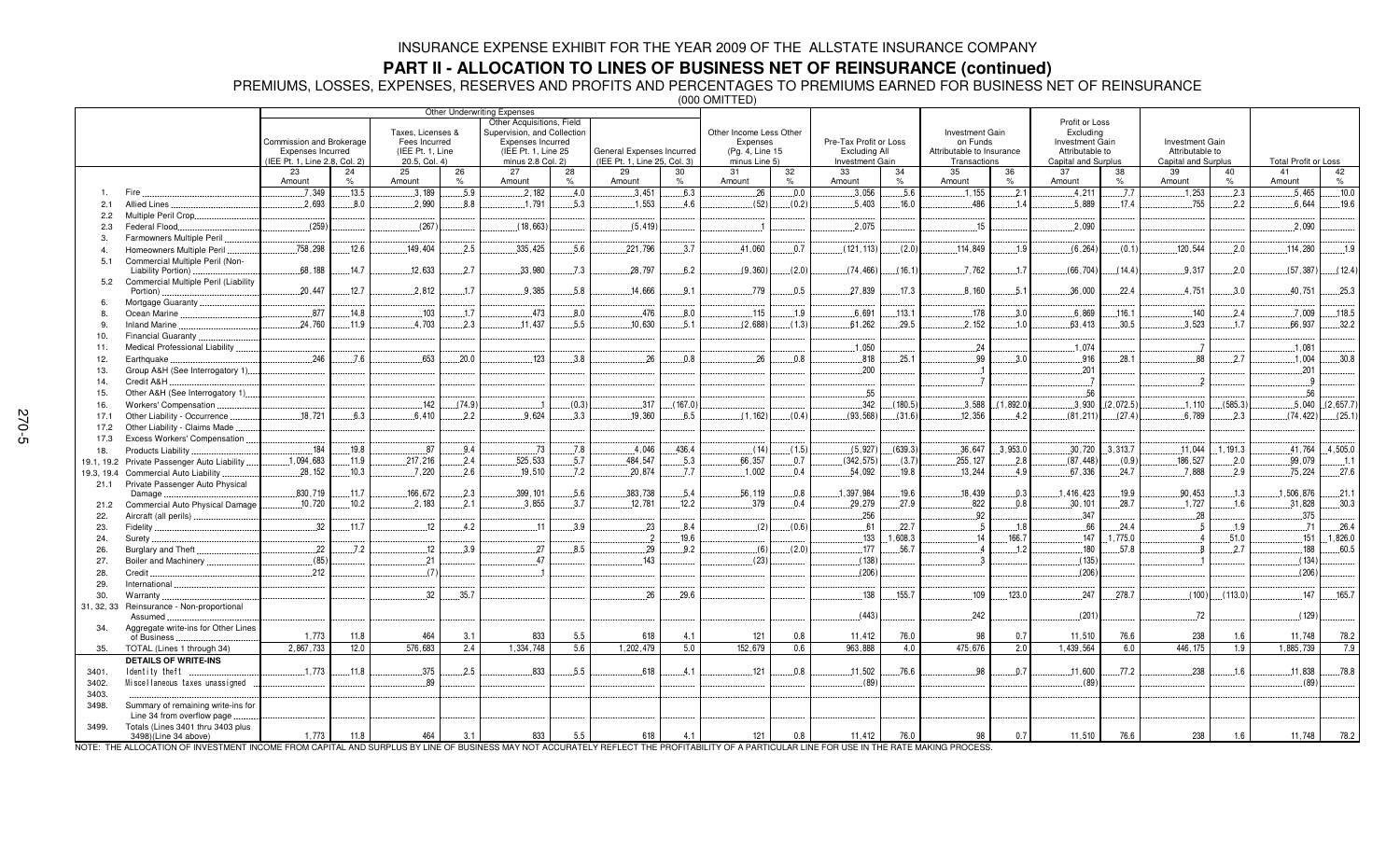#### **PART III - ALLOCATION TO LINES OF DIRECT BUSINESS WRITTEN**

PREMIUMS, LOSSES, EXPENSES, RESERVES AND PROFITS, AND PERCENTAGES TO PREMIUMS EARNED FOR DIRECT BUSINESS WRITTEN

(000 OMITTED) Premiums Written Pg. 8, Pt. 1B, Col. 1) Premiums Earned Sch. T, Line 59, Col. 3) Dividendsto Policyholders Incurred Loss (Sch. T, Line 59, Col. 6) Defense and Cost Containment Expenses IncurredAdjusting and Other Expenses Incurred Unpaid Losses (Sch. T, Line 59, Col. 7) Defense and Cost Containment Expenses **Unpaid** Adjusting and Other Expenses Unpaid Unearned PremiumReservesAgents' Balances 1 Amount 2 %809 ... XXX 3 Amount4 % $6$  .......100.0 5 Amount %7 Amount 8% $31.4$ 9 Amount 10%11 Amount 12% $12.7$ 13 Amount 14 %15 Amount 16 %17 Amount 18 %19 Amount 20 % $9 \quad 33.6$  $21$  Amount 22 % $(30.7)$ 1. Fire - $22,776$  $.7.158$  $.357$  $.1.6$  $2,90$  $2,173$  $.9.5$ .59  $.0.3$  $.2.779$  $12.2$  - $(6.983)$ 2.1 Allied Lines  XXX $.13,307$  $100.0$  $.8.182$ 1.5  $.2,352$  $.17.7$  $.2,085$  $.15.7$ 7 L..................68 8 L........0.5 - --6 L.......34.7  $(4,227)$  $(31.8)$ 2.2 Multiple Peril Crop XXX  $.100.0$ 2.3Federal Flood... .293,468 XXX $.288,541$  $.100.0$  $.110.407$  $.38.3$  $.22,535$  $.7.8$  $.43,024$  $.14.9$  -.365 -  $(121, 922)$  $(42.3)$ 3. Farmowners Multiple Peril XXX  $.100.0$  $7 \dots 100.0$ 4. Homeowners Multiple Peril XXX -6,617  $.1.482.086$ 6 L........51.7 .2................68,281 ...........2  $.2.4$  $.237.818$  $.8.3$ 909.103  $.31.7$  $.101.003$  $3.5$  $.109.077$  $38$ 8 ........1, 437, 650 0 L......50.2  $(1.159.156$  $|... (40.4)$ 5.1 Commercial Multiple Peril (Non-Liability Portion)  XXX -,308,690 198,492 4.3  $.2.943$  $.1.0$ 43,280  $14.0$ 107,255  $.34.7$ 4,838  $.1.6$  - 5.3 145,386 6 L.......47.1  $(122, 124)$ 6) 5.2 Commercial Multiple Peril (Liability Portion) XXX  $.100.0$ .52,218  $.44.3$  $.17.901$  $.15.2$  $.5.518$  ..........4. 7 173, 148 .8 -  $.51.8$  $.9.441$  $8.0$ 55,382  $.47.0$  -   $(39.7)$ 6. Mortgage Guaranty XXX  $.100.0$  $\overline{0}$ 8. Ocean Marine XXX $\overline{\text{XXX}}$  2.009  - $(16.$  $(7)$   $(0.3)$  $(159)$   $(7.9)$ 276 6 L.......13.7  $0.5$ 217  $10.8$ 786  $(752)$  $(37.5)$ 9. Inland Marine  XXX $\mathsf{XXX}$  .............103,014  $100.0$ 32.174  $31.2$ 756 6 L........0.7  $.11,832$ 11.5 8.882  $8.6$ 235  $0.2$  $.4.179$  ...........4. 1 1 .............46,663 3 L.......45.3  $(40, 453)$  $(39.3)$ 10. Financial Guaranty XXX  $100.0$  $\overline{0}$ 11. Medical Professional Liability XXX 12. Earthquake  XXX  $.100.0$   $0.6$  $17$  $.1.1$  $(451)$ .......(28.  $.1.310$  $.83.3$ .483  $.30.7$  $.1.077$ 8.5 .533  $.33.9$  $(428)$  $(27.2)$ 13.Group A&H (See Interrogatory 1).  $.100.0$  14. Credit A&H XXX 15. Other A&H (See Interrogatory 1) XXX  $.100.0$  $\frac{1}{100.0}$ 16. Workers'Compensation - XXX.......(156<br>..178.505 4 F  $(762)$  - $(417.0)$  $(52)$  $.33.4$ .69.347 44 340 2 - $(1.037.0)$  $.1,826$ 6 L. (1,167.  -65 17.1 Other Liability - Occurrence  XXX  $.100.0$ 228.295 127.9  $.31.509$  $.17.7$  $.23.708$  $.13.3$ 490.130 274.6 -   $.34.9$  $25.498$  $.14.3$ 83.543 .8  $(70.773)$ 6) 17.2 Other Liability - Claims Made XXX  $.100.0$ 17.3 Excess Workers'Compensation XXX  $.100.0$ 18. Products Liability  XXX - $.1,566$ 6 L......100.0  $(47.8)$   $(6.975)$  $(445.5)$  $7.277$ 4.8 918.223 53.3 202.870 12 958 8 33.249 2.123.9 --6 L.......43.8  $(598$  $(38.2)$ 19.1, 19.2 Private Passenger Auto Liability ..... 3, 263, 911  XXX $3.337.153$  $100.0$  $2.152.579$ 4.5  $131.135$  $3.9$ 9 L………344, 163 3 L........10.3 3.999.552 119.8 -  $.19.6$ 420.416 -787.881 23.6 6 L…..(1,356,005)L…..(40. 6) 19.3, 19.4 Commercial Auto Liability  XXX   $100.0$  $.78,531$ 43.1  $.7,773$ 4.3  $.12,741$  $.7.0$ .200,744  $110.1$  $.22,716$ 6 L.......12.5  $.10,747$ 5.9 84,279 .2  $...(71,505)$  $(39.2)$ 21.1 Private Passenger Auto Physical Damage ...  $2.653.330$  XXX X.... L.......2,714,640 1.078.218  $39.7$  $.10.025$  $0<sub>4</sub>$ 204.926 -  $-2.2$  - 7 L........0.2 34.271  $1$ : -
-6 L.......23.4  $(1.102.337)$ 6) 21.2Commercial Auto Physical Damage 58 659 XXX -  $100<sub>0</sub>$ 23 445 .4 - -5 752 89  $3.439$  $5.3$ 197  $0<sub>3</sub>$  - $\overline{1}$ 1 1 .............28,613  $(24, 370)$  $(37.8)$ 22. Aircraft (all perils) XXX  $.100.0$  $\overline{0}$ 23. Fidelity  XXX  $.29.$   $0.0$   $19.5$ 33  $12.1$   $0<sub>7</sub>$   $.133$ 49.2  $(113)$  $(41.8)$ 24. Surety XXX  $100.0$   $3.5$   $10$  30 358 3 26. Burglary and Theft XXX   $100.0$   -.9  $0.0$  4.5 89  $27.3$   $2.4$  - - $(62)$ 2) [……( 19.0) 27. Boiler and Machinery XXX  $100.0$   $.8.4$   $0.0$   $3.6$ 16 6 L.........1.3 3 L..................... L.........0.0  $0.$  -0 L......45.0  $(481)$ 6) 28. Credit XXX 29. International XXXö 30. Warranty XXX -4.0  $1.0$  $(167)$ 7) ......(196. -  $52.4$  $.20$  $.24.0$ 34. Aggregate write-ins for Other Lines of Business  XXX  100.0 1 1 | 11 0.  $0.3$ 3 | 1 | 0.  $0.0$ 0 | | | | | | | | | 1,96 1.969 9 47.6  $(1.655)$ 55)| (40.0) 35.. TOTAL (Lines 1 through 34) 9,942,704 | XXX 10,208,951 | 100.  $100.0$  $0 \qquad \qquad (7) \qquad \qquad 0.$  $0<sub>0</sub>$ 5.449.929  $53.4$ 4 264,776 6 2.6 924 101 1 6 6.989.326 6 68.5 1 118 483  $11.0$ 0 671,590 6 6. 3.498.200  $34.3$  $(4.130.738)$  $(40.5)$ **DETAILS OF WRITE-INS** 3401.  XXX   $.100.0$  1  $.0.$ 0 -1,969 - $(1,655)$  3402. ! XXX  $.100.0$  3403. XXX3498. Summary of remaining write-ins for Line 34 from overflow page XXX  $.100.0$ 3499. Totals (Lines 3401 thru 3403 plus 3498)(Line 34 above) 3.984 XXX 4.135  $100.0$   $0.1$ 1 | 11 0.  $0.3$ 3 | 1 | 0.  $0.0$ 0 | | | | | | | | | | 1,96 1.969 9 47.6  $(1.655)$ 55)| (40.0)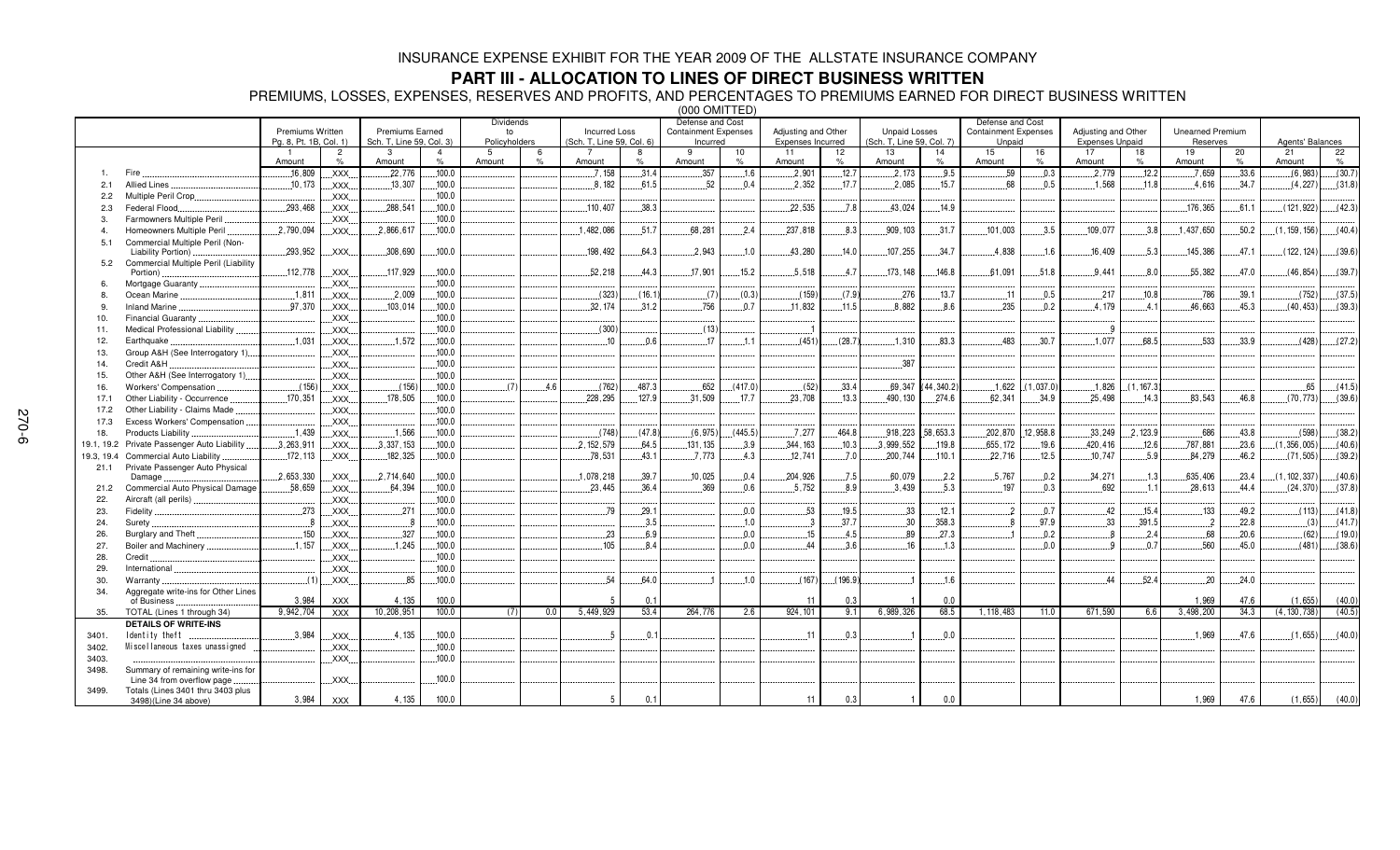#### **PART III - ALLOCATION TO LINES OF DIRECT BUSINESS WRITTEN (continued)**

PREMIUMS, LOSSES, EXPENSES, RESERVES AND PROFITS, AND PERCENTAGES TO PREMIUMS EARNED FOR DIRECT BUSINESS WRITTEN

(000 OMITTED)

|                |                                                               |                          |                     | $1000$ VIIII I LUI |                  | <b>Other Underwriting Expenses</b> |                     |                           |              |                   |            |                                 |            |
|----------------|---------------------------------------------------------------|--------------------------|---------------------|--------------------|------------------|------------------------------------|---------------------|---------------------------|--------------|-------------------|------------|---------------------------------|------------|
|                |                                                               |                          |                     |                    |                  | Other Acquisitions, Field          |                     |                           |              |                   |            |                                 |            |
|                |                                                               | Commission and Brokerage |                     | Taxes, Licenses &  |                  | Supervision, and Collection        |                     |                           |              | Other Income Less |            | Pre-Tax Profit or Loss          |            |
|                |                                                               | Expenses Incurred        |                     | Fees Incurred      |                  | Expenses Incurred                  |                     | General Expenses Incurred |              | Other Expenses    |            | <b>Excluding All Investment</b> |            |
|                |                                                               | 23                       | 24<br>$\frac{9}{6}$ | 25                 | 26<br>$\%$       | 27                                 | 28<br>$\frac{9}{6}$ | 29                        | 30           | 31                | 32<br>$\%$ | 33                              | 34<br>$\%$ |
|                |                                                               | Amount<br>.2,731         | .12.0               | Amount<br>.412     | .18              | Amount<br>.1,507                   | 6.6                 | Amount<br>.1,300          | $\%$<br>.5.7 | Amount<br>.355    | .16        | Amount<br>6,766                 | .29.7      |
| $\mathbf{1}$ . | Fire.<br>Allied Lines                                         | .1.608                   | 12.1                | 257                | 1.9              | 870                                | 6.5                 | 814                       | 6.1          | .169              | 1.3        | (657)                           | (4.9)      |
| 2.1<br>2.2     |                                                               |                          |                     |                    |                  |                                    |                     |                           |              |                   |            |                                 |            |
| 2.3            | Federal Flood                                                 | (259)                    | (0.1)               | (267)              | (0.1)            | (18,663)                           | (6.5)               | (5, 419)                  | (1.9)        | (140)             | 0.0        | 180.067                         | 62.4       |
| 3.             | Farmowners Multiple Peril                                     |                          |                     |                    |                  |                                    |                     |                           |              |                   |            |                                 |            |
|                | Homeowners Multiple Peril                                     | 321.666                  | .11.2               | 60.413             | 2.1              | 157, 154                           | 5.5                 | 89.773                    | 3.1          | .26, 175          | 0.9        | 475.600                         | 16.6       |
| 5.1            |                                                               | .40,085                  | .13.0               | .7,974             | .2.6             | .19,206                            | 6.2                 | .18,028                   | .5.8         | .2,890            | 0.9        | (18, 427)                       | (6.0)      |
| 5.2            | Commercial Multiple Peril (Liability Portion)                 | .15,155                  | .12.9               | .1,965             | .1.7             | .6,508                             | .5.5                | .12,681                   | .10.8        | .610              | .0.5       | .6,593                          | .5.6       |
| 6.             |                                                               |                          |                     |                    |                  |                                    |                     |                           |              |                   |            |                                 |            |
| 8              |                                                               | .438                     | .21.8               | .34                | .1.7             | .247                               | 12.3                | .148                      | .7.4         | .57               | .2.8       | .1,686                          | .84.0      |
| 9              |                                                               | 13,053                   | 12.7                | 2.337              | 2.3              | 6.629                              | 6.4                 | .4,649                    | 4.5          | 693               | 0.7        | .32,277                         | .31.3      |
| 10.            |                                                               |                          |                     |                    |                  |                                    |                     |                           |              |                   |            |                                 |            |
| 11.            |                                                               |                          |                     |                    |                  |                                    |                     |                           |              |                   |            | .312                            |            |
| 12.            | Earthquake.                                                   | .130                     | 8.2                 | .25                | 1.6              | 62                                 | 4.0                 | 24                        | .1.5         | 15                | .1.0       | .1.771                          | .112.7     |
| 13.            |                                                               |                          |                     |                    |                  |                                    |                     |                           |              |                   |            |                                 |            |
| 14.            | Credit A&H                                                    |                          |                     |                    |                  |                                    |                     |                           |              |                   |            |                                 |            |
| 15.            |                                                               |                          |                     |                    |                  |                                    |                     |                           |              |                   |            |                                 |            |
| 16.            | Workers' Compensation                                         |                          | 0.0                 |                    |                  |                                    |                     | .316                      | (201.9)      |                   |            | (303)                           | .193.6     |
| 17.1           | Other Liability - Occurrence                                  | .10,085                  | .5.6                | .3.949             | 2.2              | .5,931                             | 3.3                 | .11,343                   | 6.4          | .350              | 0.2        | (135, 964)                      | (76.2)     |
| 17.2           | Other Liability - Claims Made                                 |                          |                     |                    |                  |                                    |                     |                           |              |                   |            |                                 |            |
| 17.3           |                                                               |                          |                     |                    |                  |                                    |                     |                           |              |                   |            |                                 |            |
| 18.            | Products Liability                                            | $184$                    | $.11.8$             | .87                | 5.6              | .67                                | 4.3                 | 4,042                     | .258.2       |                   | 0.0        | (2,368)                         | (151.3)    |
|                |                                                               | .382,598                 | .11.5               | 80.992             | .2.4             | .199,846                           | 6.0                 | .143,069                  | 4.3          | .32,949           | .1.0       | (64, 282)                       | (1.9)      |
|                | 19.3, 19.4 Commercial Auto Liability                          | .18,772                  | .10.3               | 4.383              | .2.4             | .16,034                            | .8.8                | .10,249                   | .5.6         | .553              | 0.3        | .34.394                         | .18.9      |
| 21.1           |                                                               | .309,681                 | .11.4               | .64,040            | 2.4              | 157,786                            | .5.8                | .122,478                  | .4.5         | .28,476           | 1.0        | .795,962                        | 29.3       |
| 21.2           | Commercial Auto Physical Damage                               | .6,546                   | .10.2               | 1.429              | .2.2             | .2,139                             | 3.3                 | .7,795                    | .12.1        | 190               | 0.3        | .17,109                         | .26.6      |
| 22.            |                                                               |                          |                     |                    |                  |                                    |                     |                           |              |                   |            |                                 |            |
| 23.            |                                                               | .32                      | .11.7               | .12                | 4.2              | 11                                 | 3.9                 | $-23$                     | 8.4          |                   |            | 63                              | .23.2      |
| 24.            | Surety                                                        |                          |                     |                    |                  |                                    |                     | $\overline{2}$            | .19.5        |                   |            | $\cdot$ 3                       | .38.3      |
| 26.            |                                                               | .22                      | 6.8                 | $\overline{4}$     | .1.2             | .27                                | .8.1                | .29                       | .8.7         |                   |            | .209                            | 63.8       |
| 27.            |                                                               | .145                     | .11.6               | 21                 | .1.7             | 47                                 | .3.8                | .143                      | .11.5        |                   | .0.1       | .740                            | .59.4      |
| 28.            | Credit.                                                       |                          |                     |                    |                  |                                    |                     |                           |              |                   |            | (1)                             |            |
| 29.            |                                                               |                          |                     |                    |                  |                                    |                     |                           |              |                   |            |                                 |            |
| 30.            | Warranty.                                                     |                          | 0.0                 |                    | .0.0             |                                    |                     | .24                       | .28.3        |                   |            | .172                            | .203.7     |
| 34.            |                                                               | 457                      | 11.0                | 82                 | 2.0              | 230                                | 5.6                 | 177                       | 4.3          | 51                | 1.2        | 3,224                           | 78.0       |
| 35.            | TOTAL (Lines 1 through 34)                                    | 1, 123, 128              | 11.0                | 228, 148           | $\overline{2.2}$ | 555,639                            | 5.4                 | 421,686                   | 4.1          | 93,396            | 0.9        | 1,334,948                       | 13.1       |
|                | <b>DETAILS OF WRITE-INS</b>                                   |                          |                     |                    |                  |                                    |                     |                           |              |                   |            |                                 |            |
| 3401.          | Identity theft                                                | .457                     | .11.0               | 81                 | .2.0             | .230                               | .5.6                | 177                       | 4.3          | .51               | .1.2       | .3,225                          | .78.0      |
| 3402.          |                                                               |                          |                     |                    |                  |                                    |                     |                           |              |                   |            | (1)                             |            |
| 3403.          |                                                               |                          |                     |                    |                  |                                    |                     |                           |              |                   |            |                                 |            |
| 3498.          | Summary of remaining write-ins for Line 34 from overflow page |                          |                     |                    |                  |                                    |                     |                           |              |                   |            |                                 |            |
| 3499.          | Totals (Lines 3401 thru 3403 plus 3498)(Line 34 above)        | 457                      | 11.0                | 82                 | 2.0              | 230                                | 5.6                 | 177                       | 4.3          | 51                | 1.2        | 3.224                           | 78.0       |
|                |                                                               |                          |                     |                    |                  |                                    |                     |                           |              |                   |            |                                 |            |